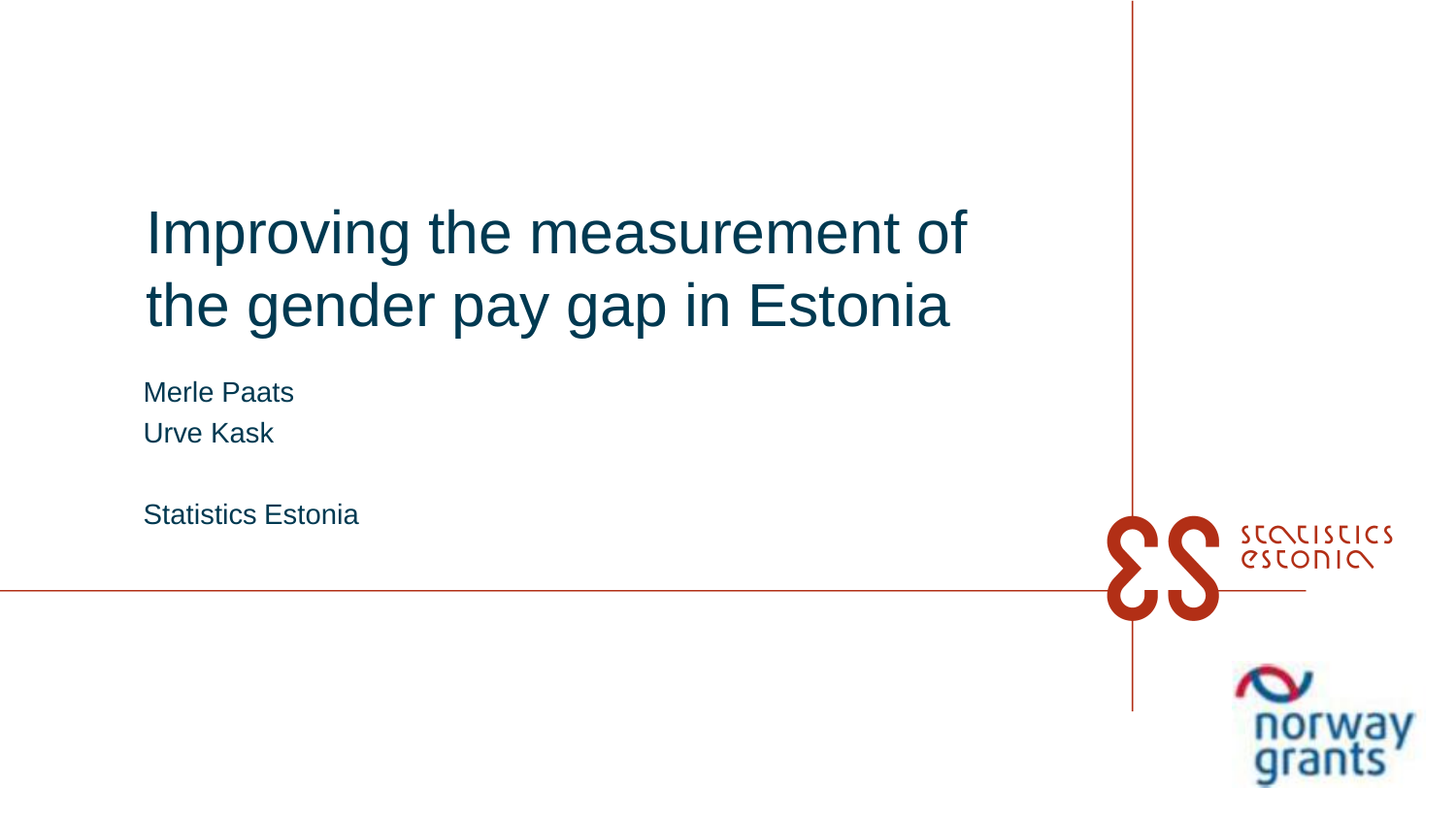

## **Video about gender stereotypes**

- Last year, Ministry of Social Affairs, collected the stories about gender stereotypes
- Based on the stories, the videos were produced with professional actors: Do you see the stereotypes?
- Videos are available here:<http://www.stereotyyp.ee/en/>
- We would like to share the first video clip which could be very relevant when we talk about high GPG in Estonia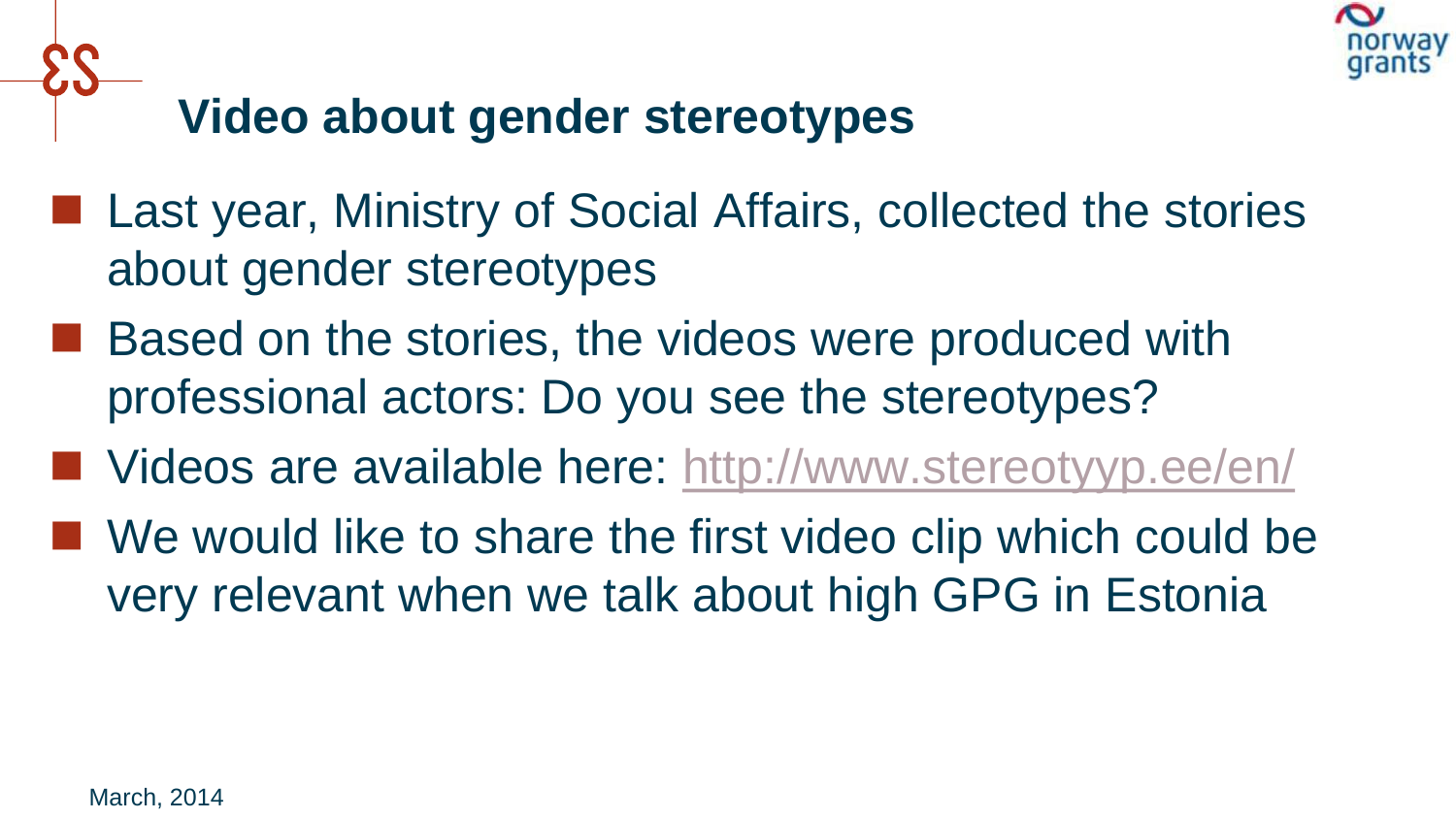

### **Gender Pay Gap in the EU**

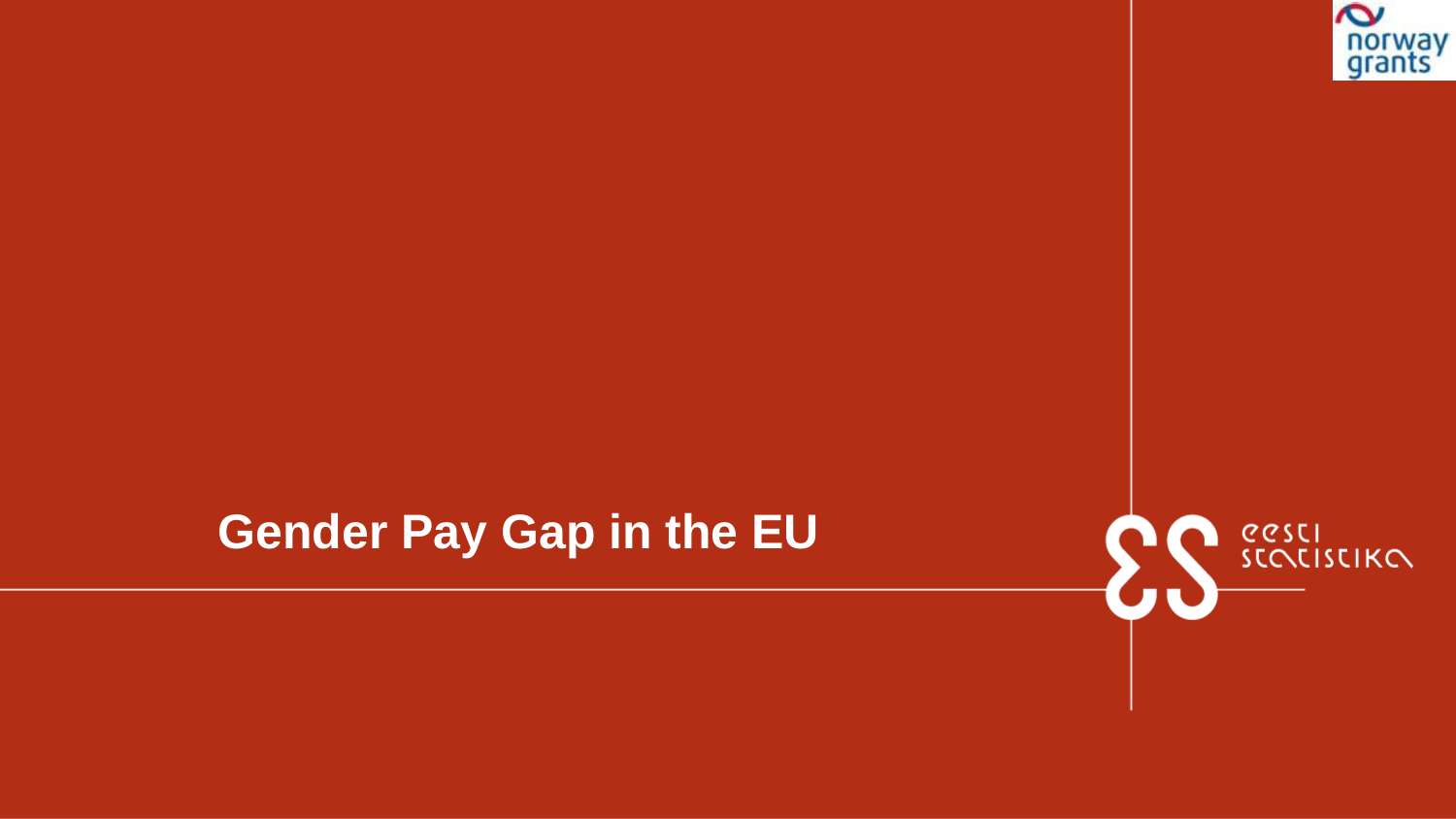

### **Gender Pay Gap in the EU**



Highest GPG in the EU during the last 6 years has been in Estonia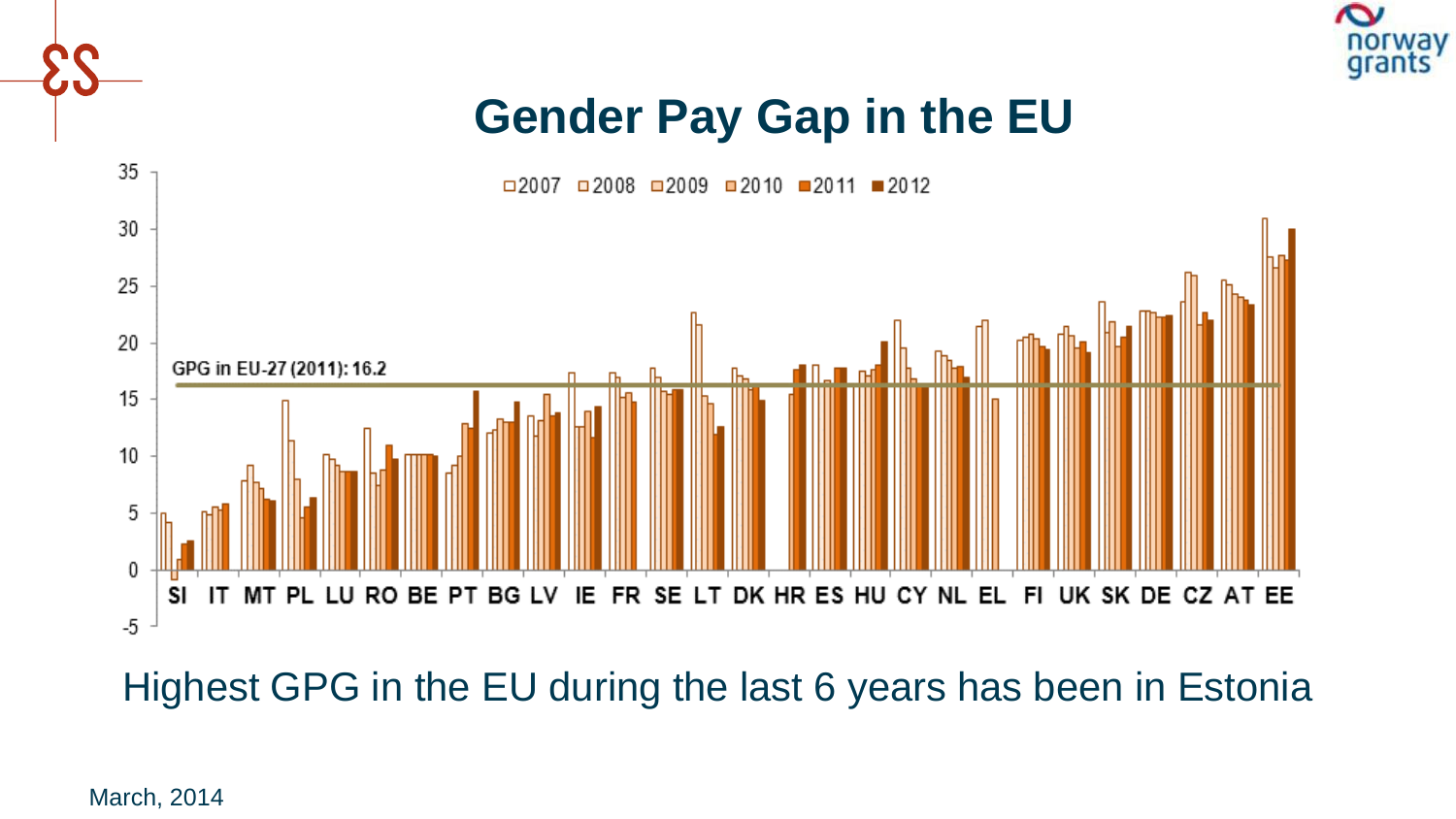

### **Gender Pay Gap in the EU and EE**



### GPG during the last years has been decreased in the EU, but increased in Estonia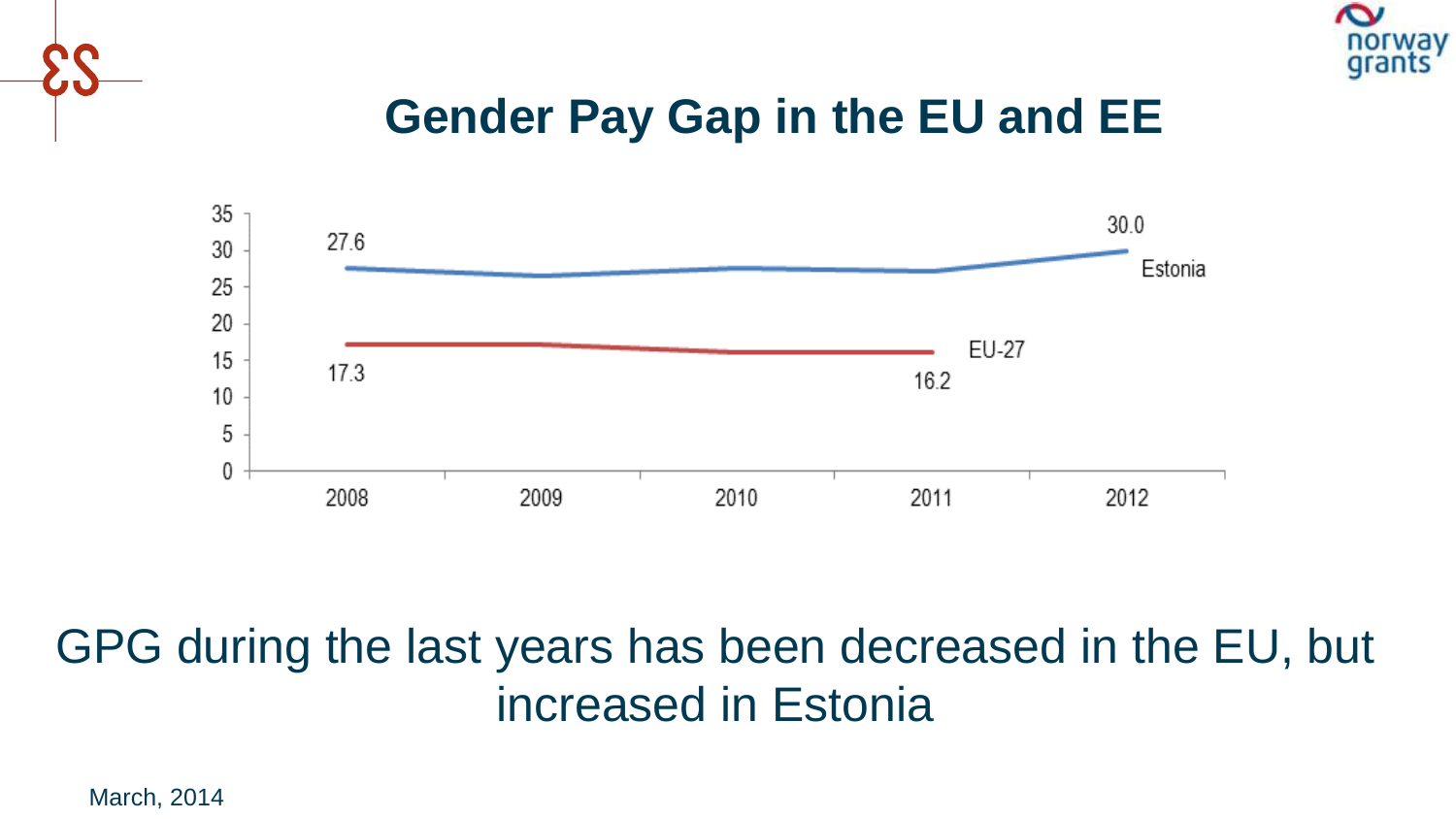

**Labour market indicators and Gender Pay Gap in the EU**

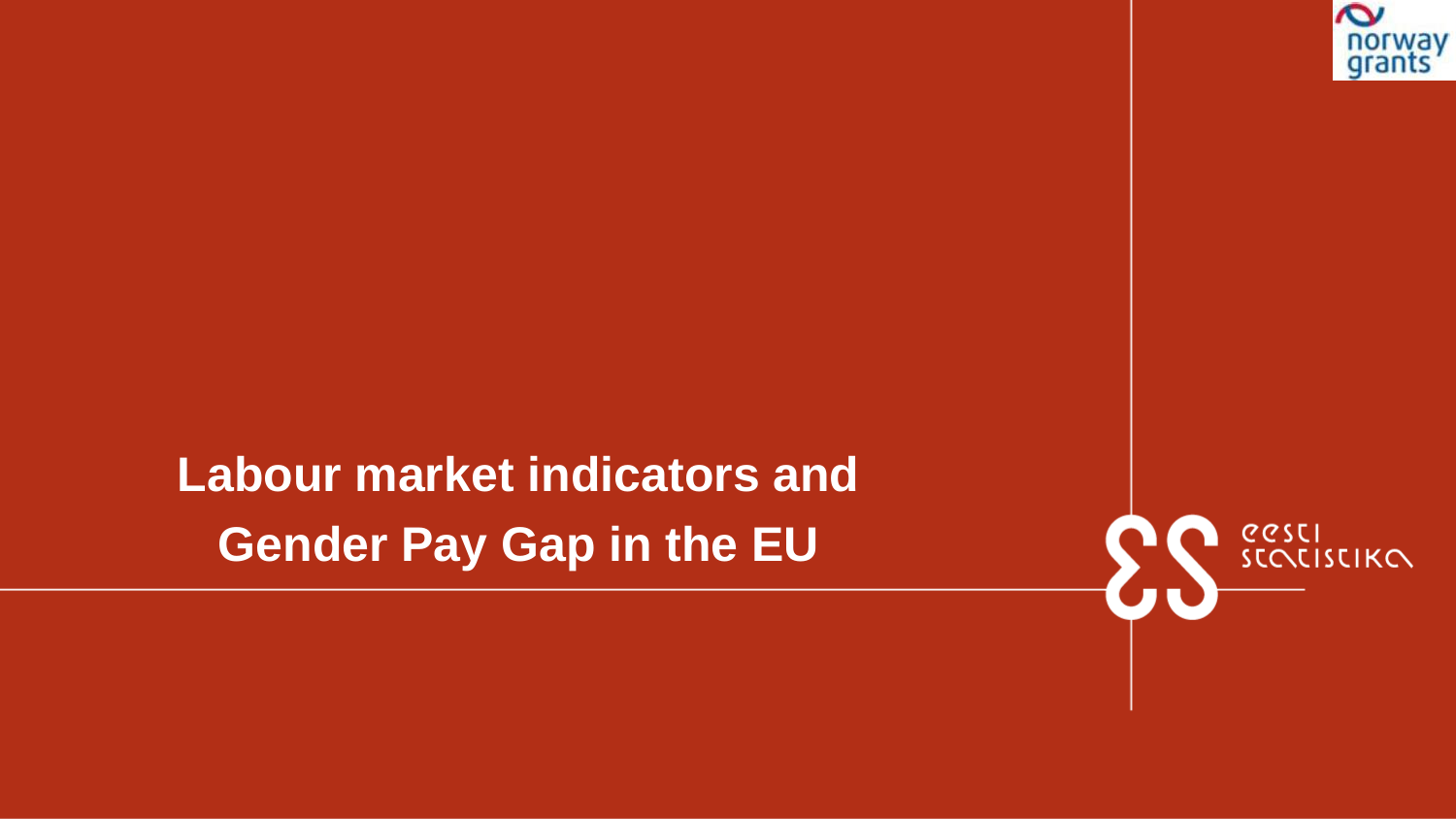

### **Gender Pay Gap and employment rate**



Narrow GPG can be explained by the low employment rate for women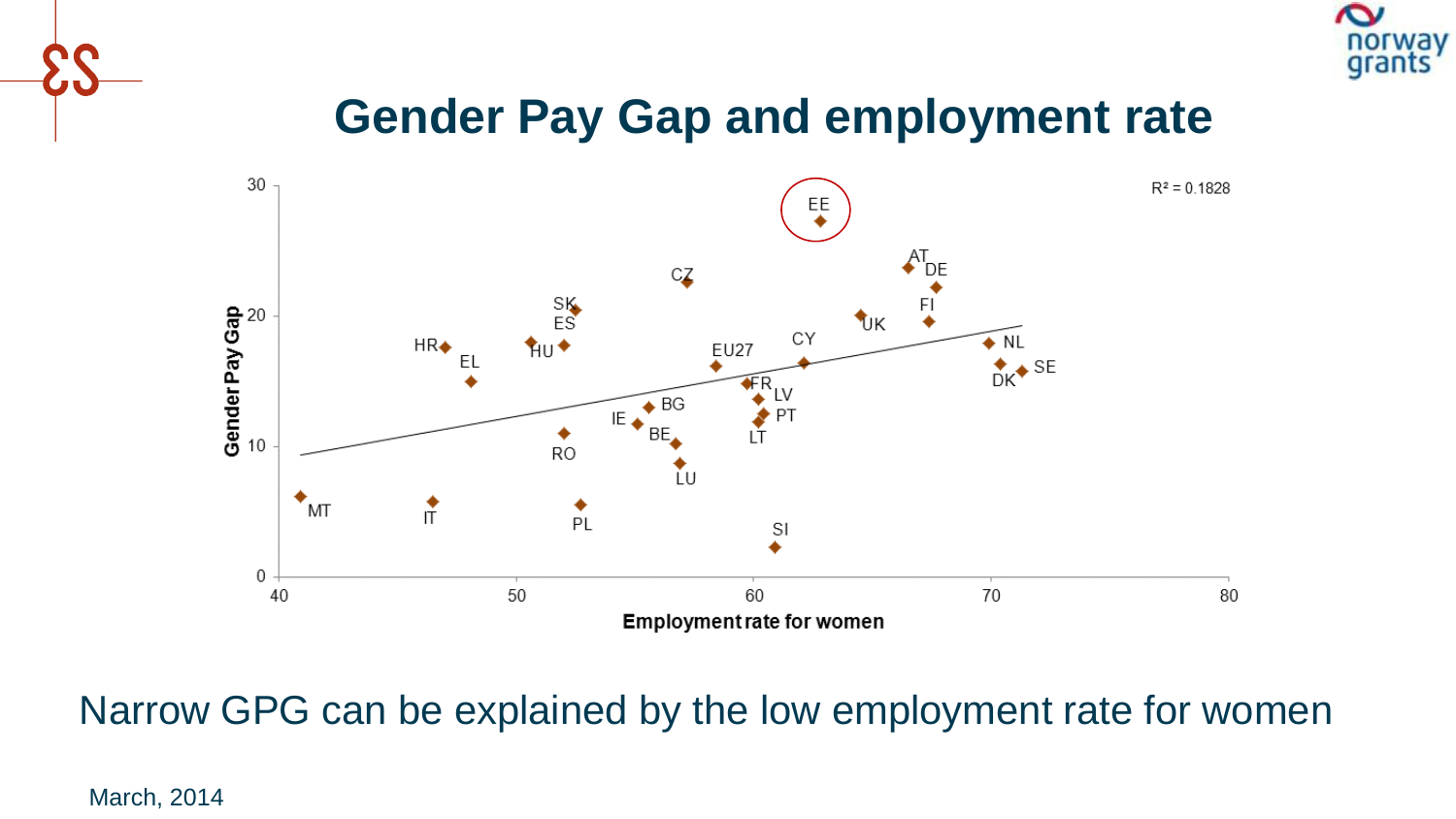### norwav **Gender Pay Gap and occupational segregation**



Index of Dissimilarity (between women and men) for occupations

Gender-based pay inequalities are partly explained by segregation in the labour market, women working more frequently in posts where the pay is lower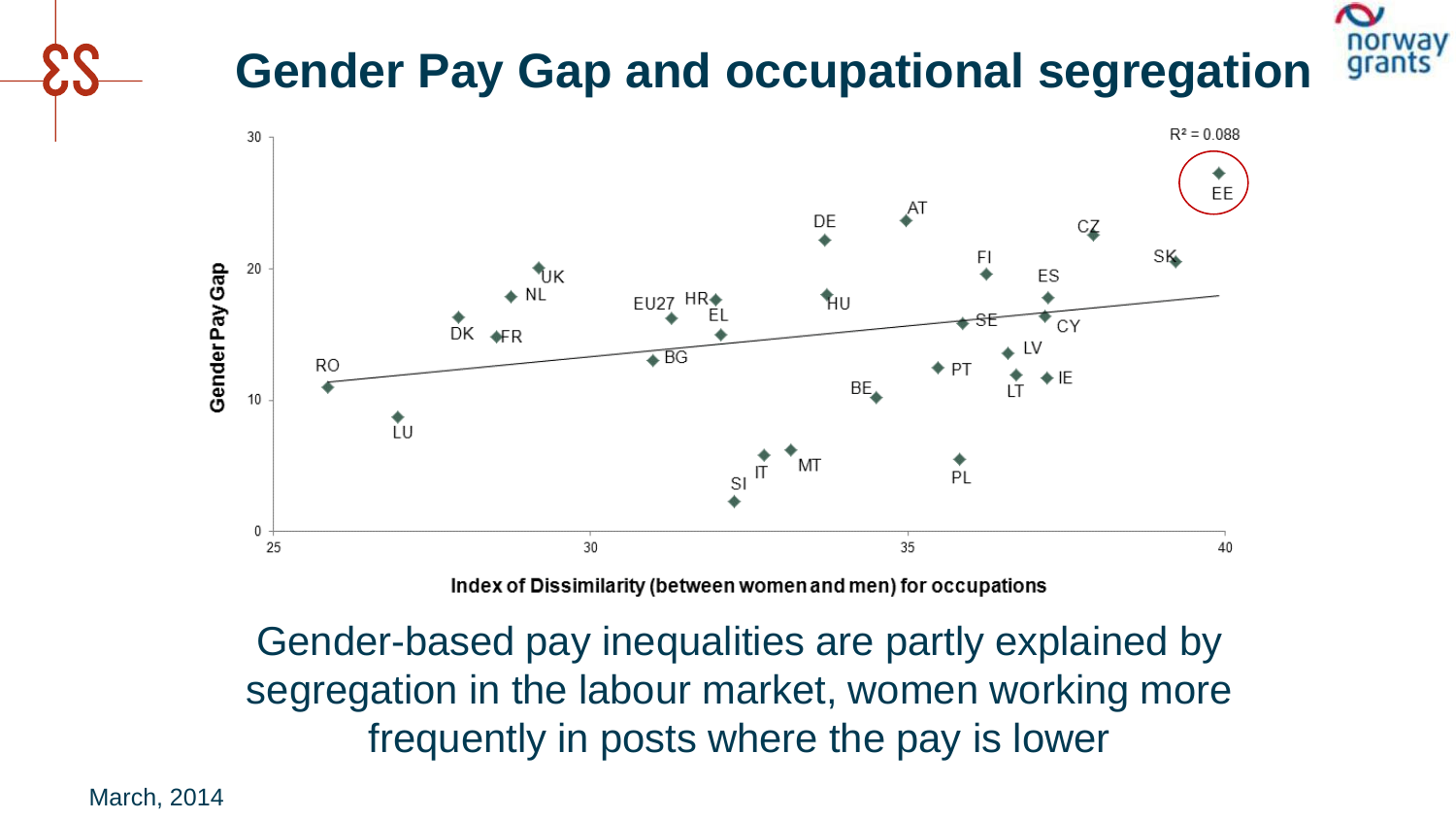

### **Gender Pay Gap and sectoral segregation**



Index of Dissimilarity (between women and men) for sectors

Gender-based pay inequalities could be partly explained by segregation in the labour market, women working more frequently in sectors where the pay is lower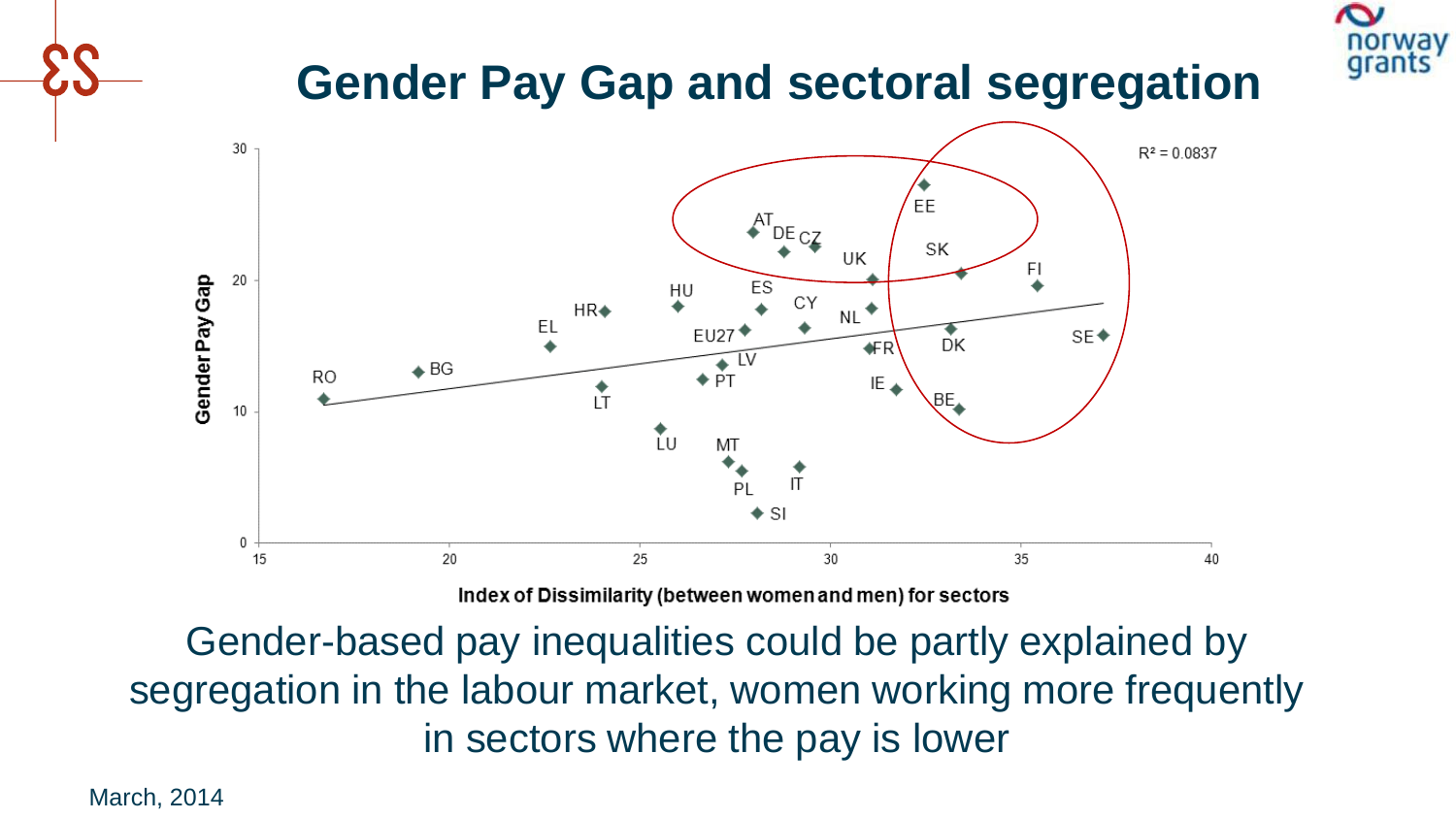### **Gender Pay Gap and part-time work**

 $\sim$ 

norway



One reason for GPG could be higher proportion of women among parttime workers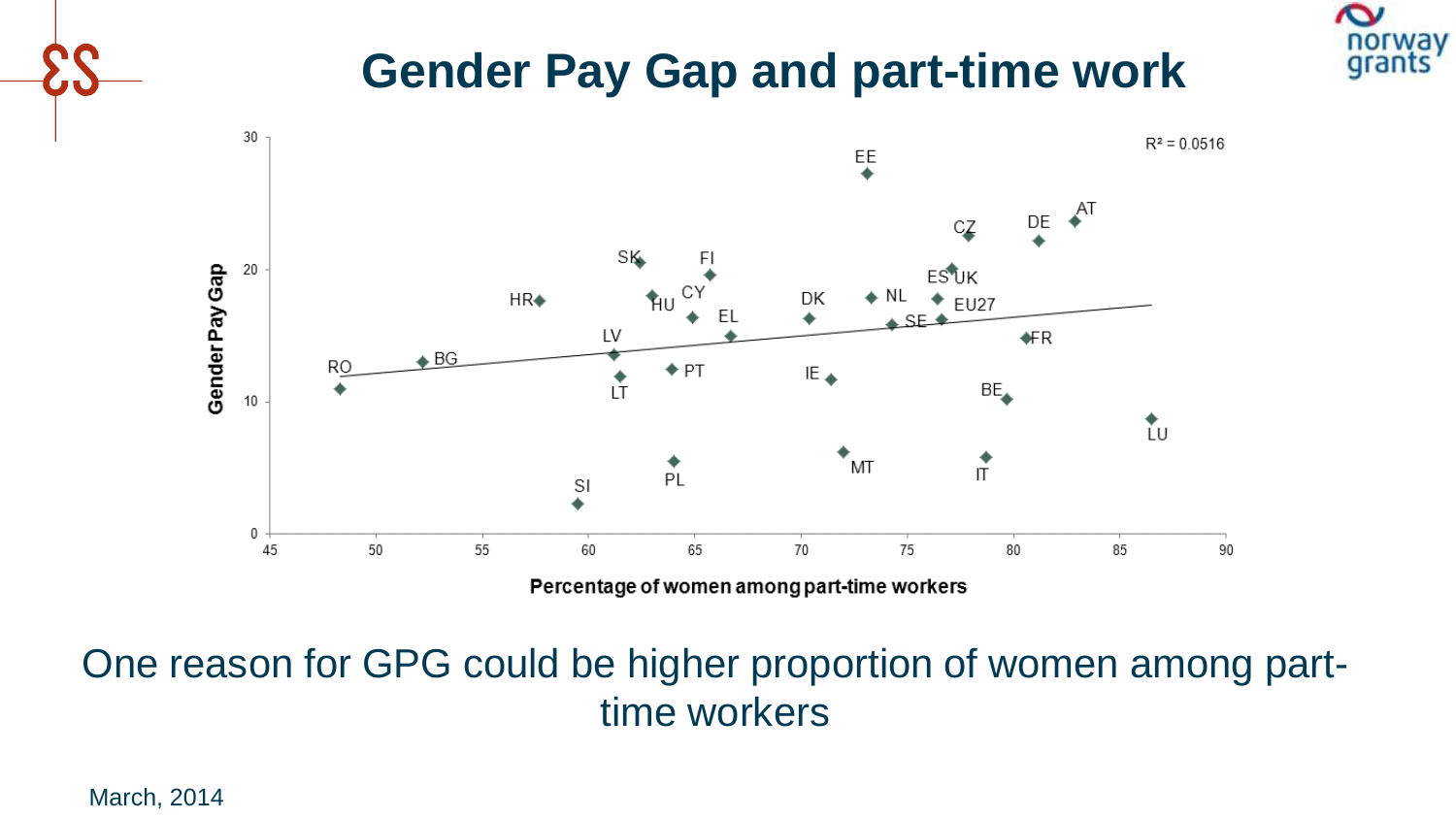

### **Gender Pay Gap and level of education**



More highly educated women in labour market could mean smaller GPG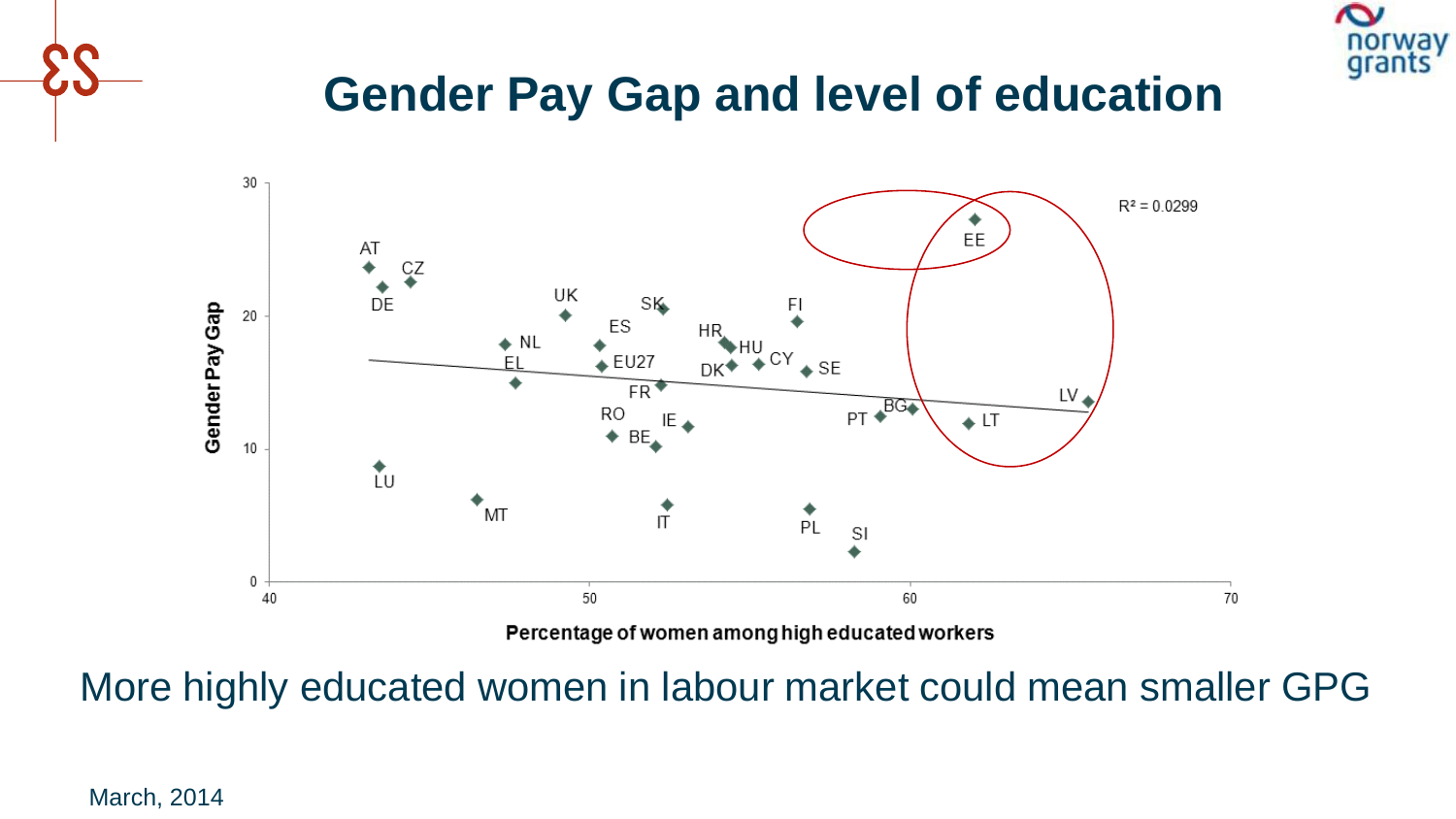

### **Gender Pay Gap: explained and unexplained**



The most of GPG is not explained with same length of service, same age, working in the same sector, same occupation and same level of education, etc. between women and men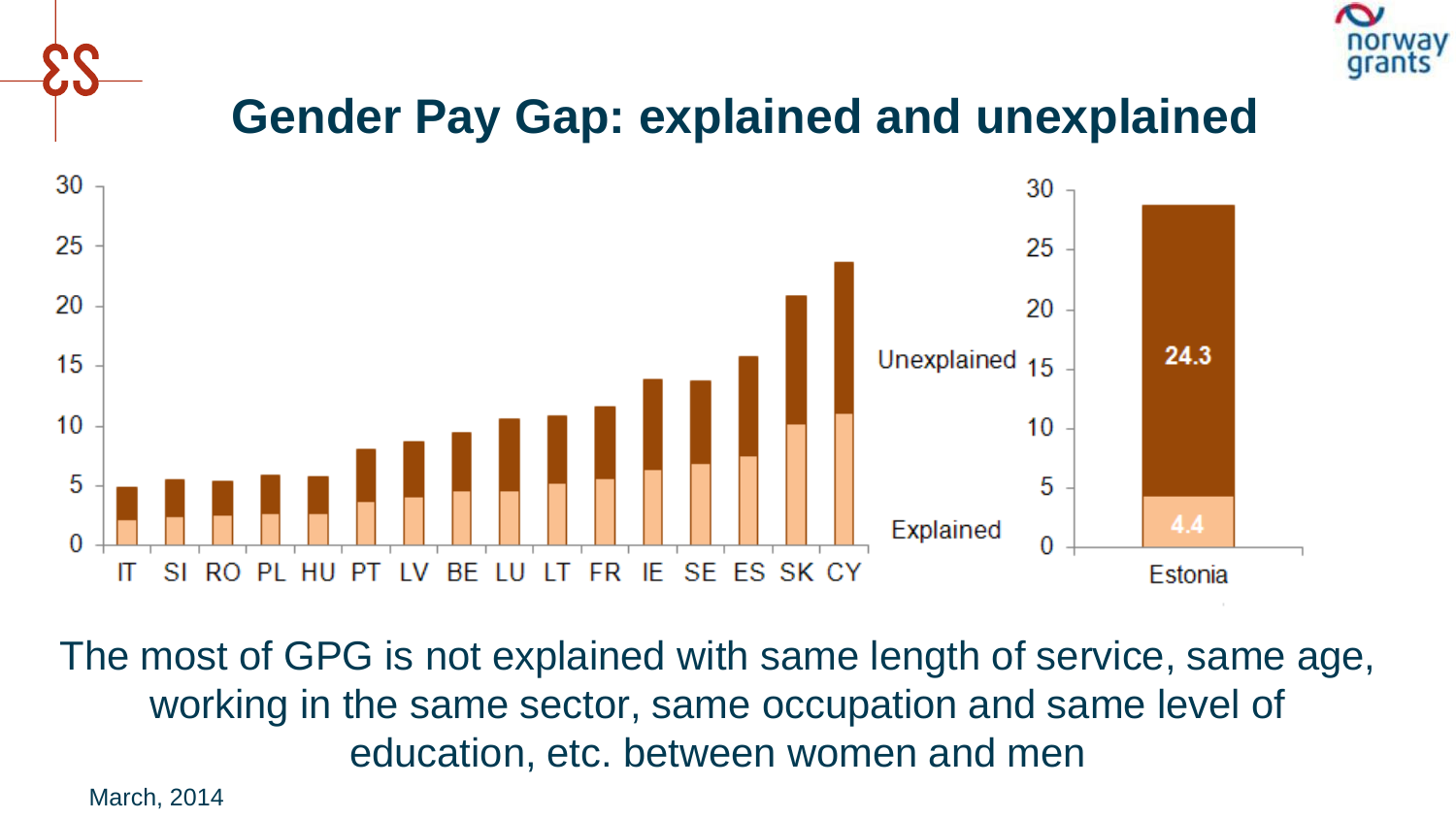

## **Labour market indicators which could explain high Gender Pay Gap in Estonia**

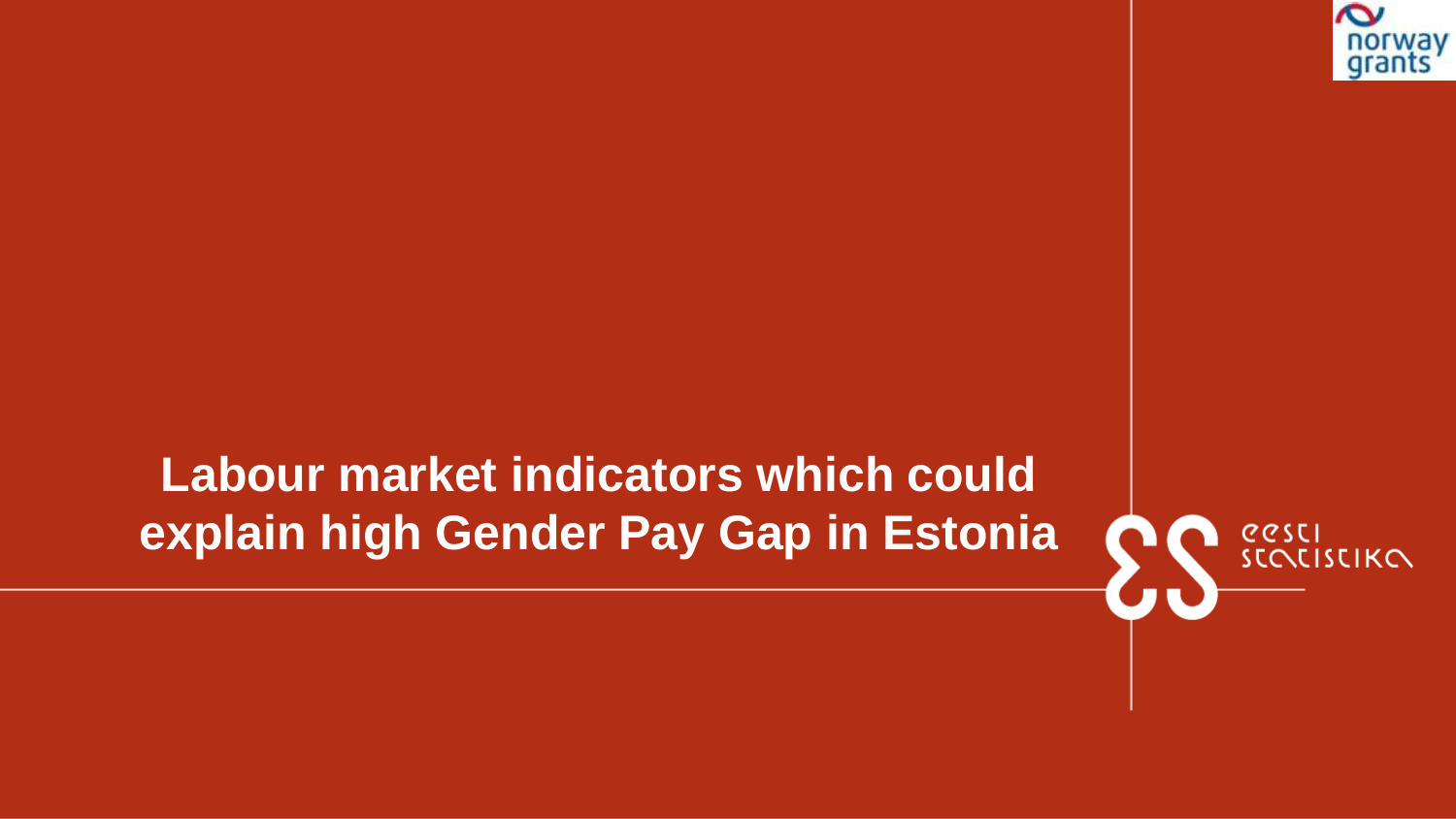

# **Earnings by occupations**

 $\blacksquare$  Women  $\blacksquare$  Men



In 2010 in Estonia, from the lowest salary earners 63% are women and from the highest salary earners 37% are women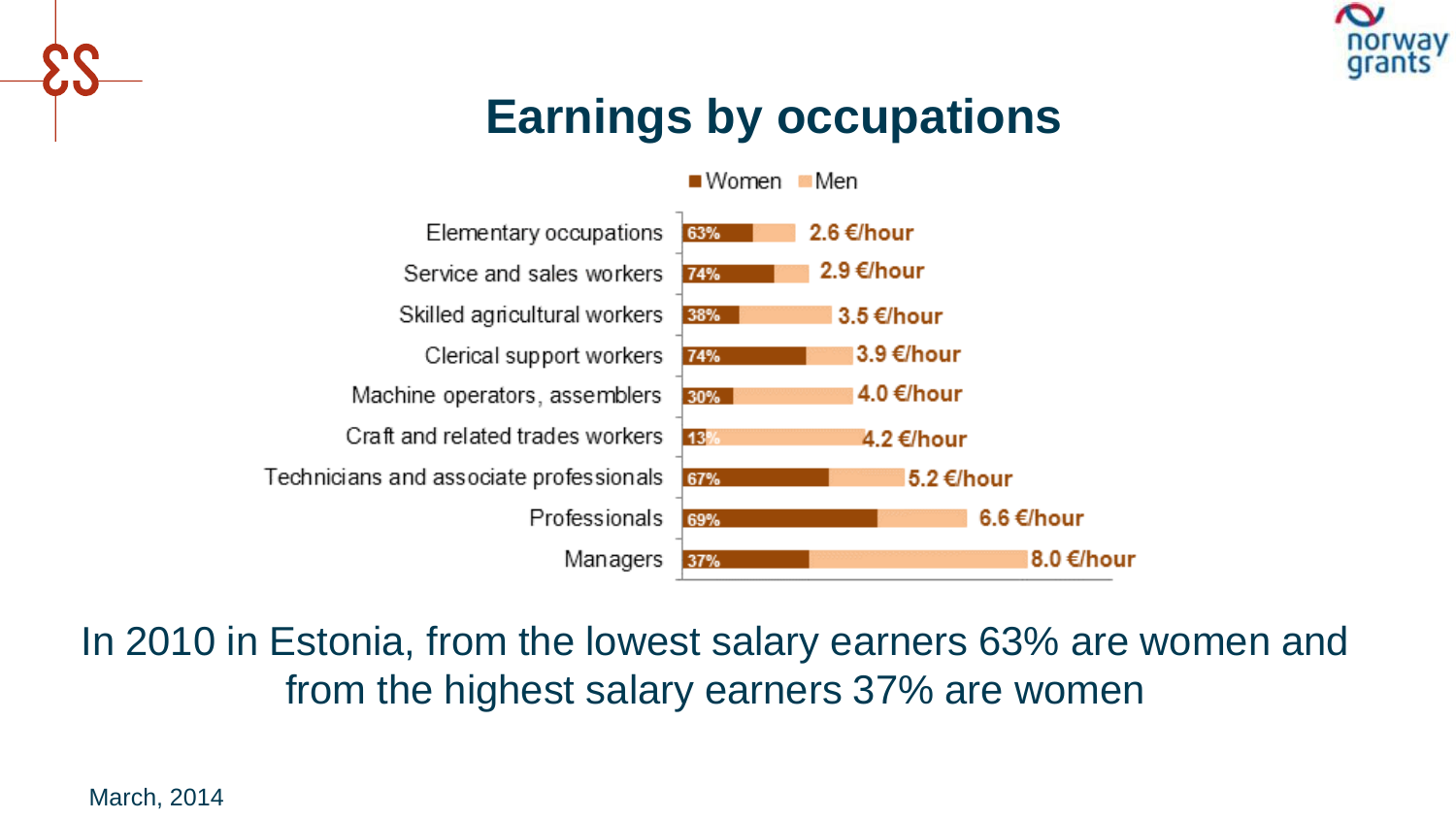

### **Highest and lowest salary earners by occupations**



Almost one third of working women belong to the lowest salary earners group, while this percentage is more than two times smaller for men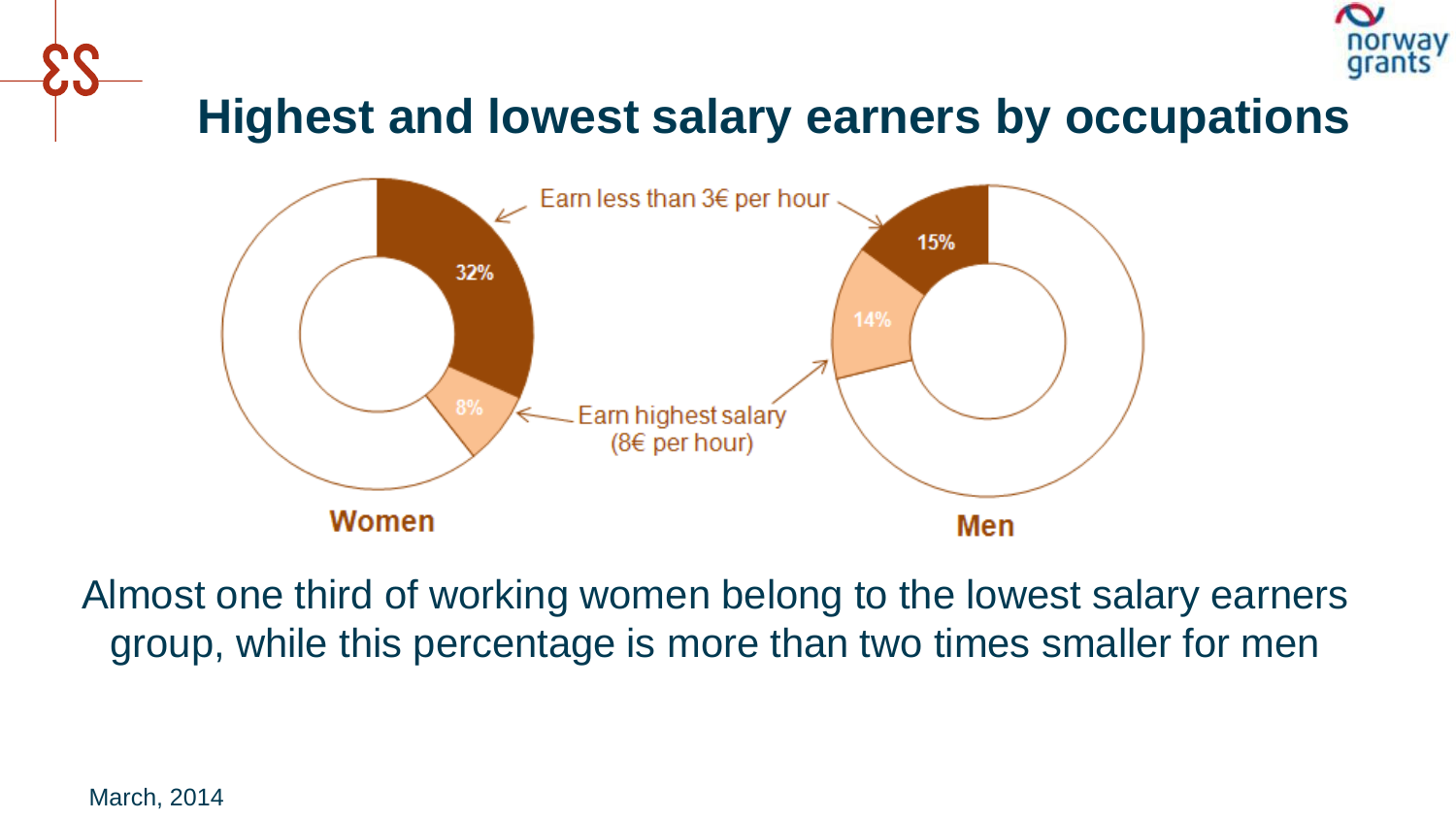### **Earnings by economic sectors**

 $\sim$ 

norway grants



### Women dominate on sectors which are less paid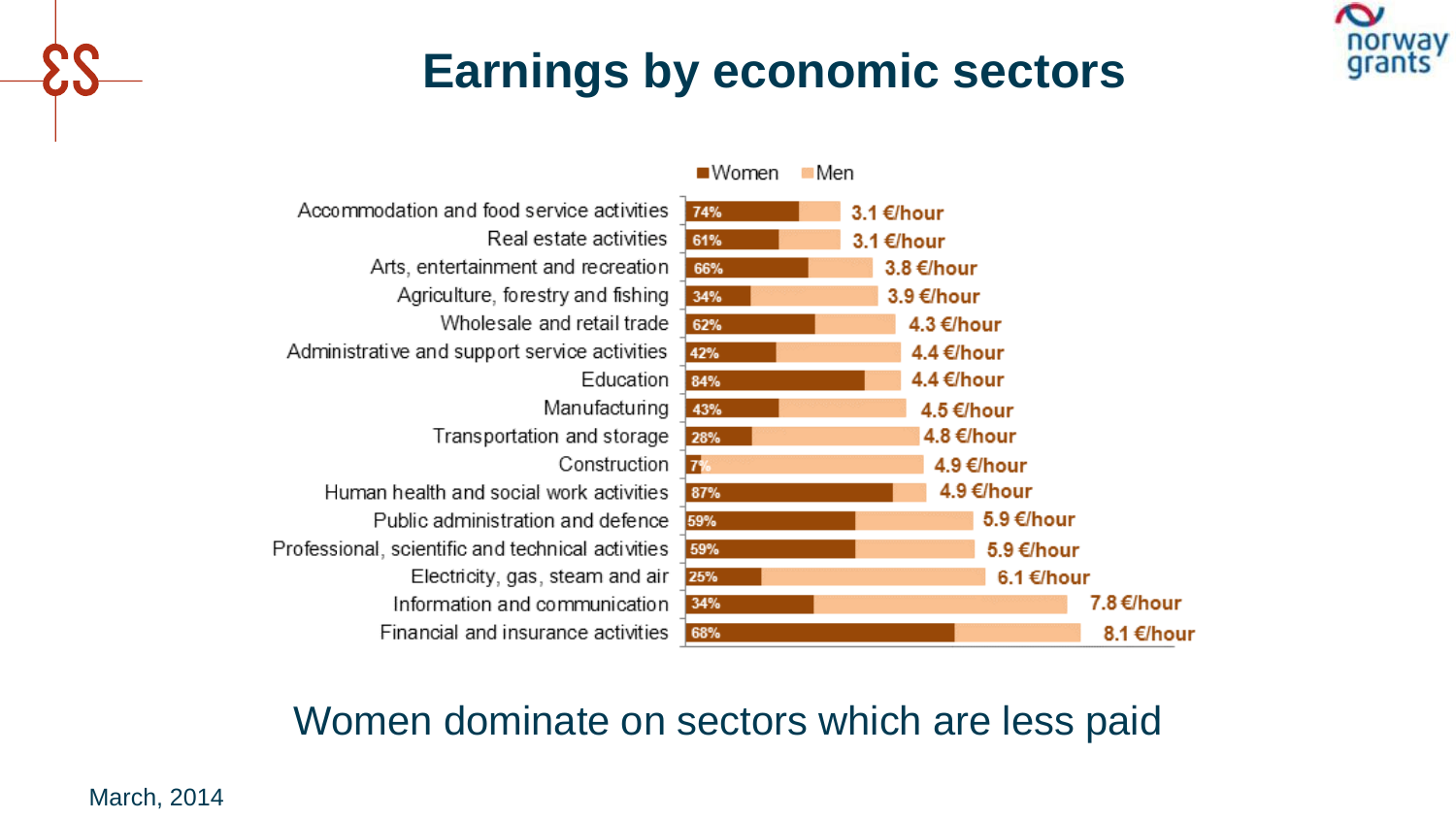

### **Highest and lowest salary earners by sectors**



Proportion of women and men is quite similar on highest paid sectors, but share of women in lowest paid sectors is two times higher than for men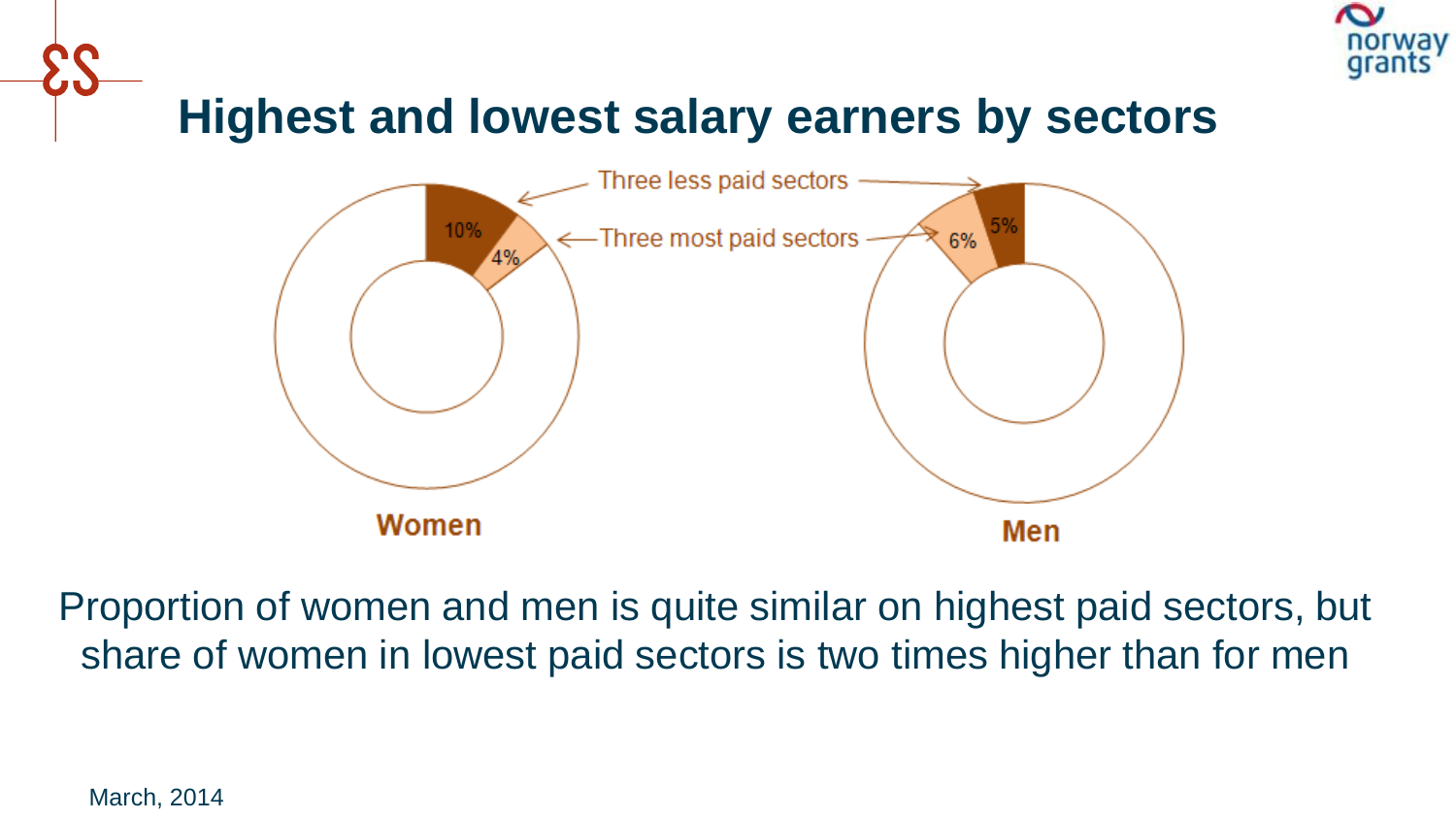

### **Earnings by age**



The biggest difference in hourly earnings is in age group 30-39 – the main age for taking care of children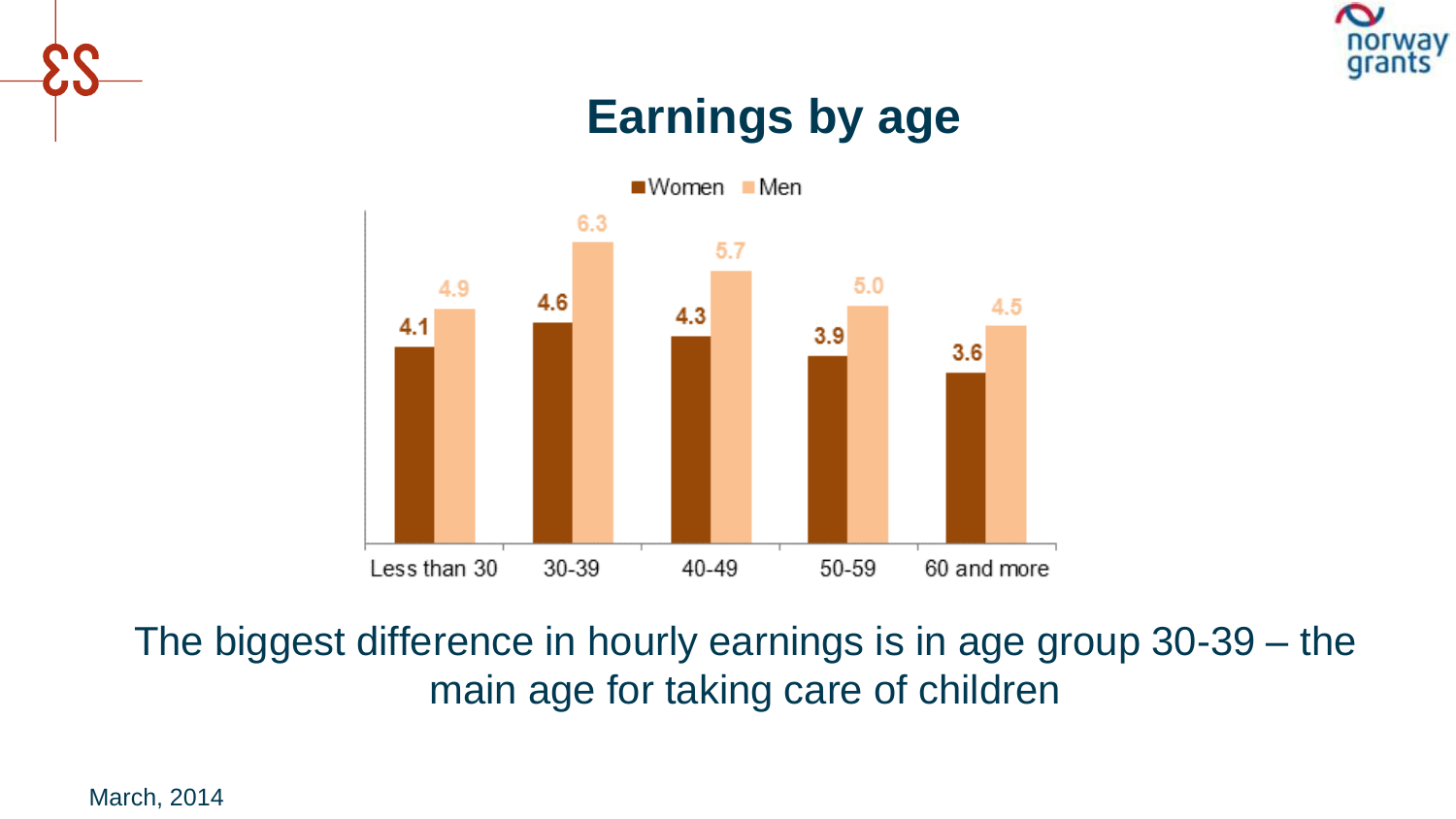

### **Plans to improve the Gender Pay Gap statistics in Estonia**

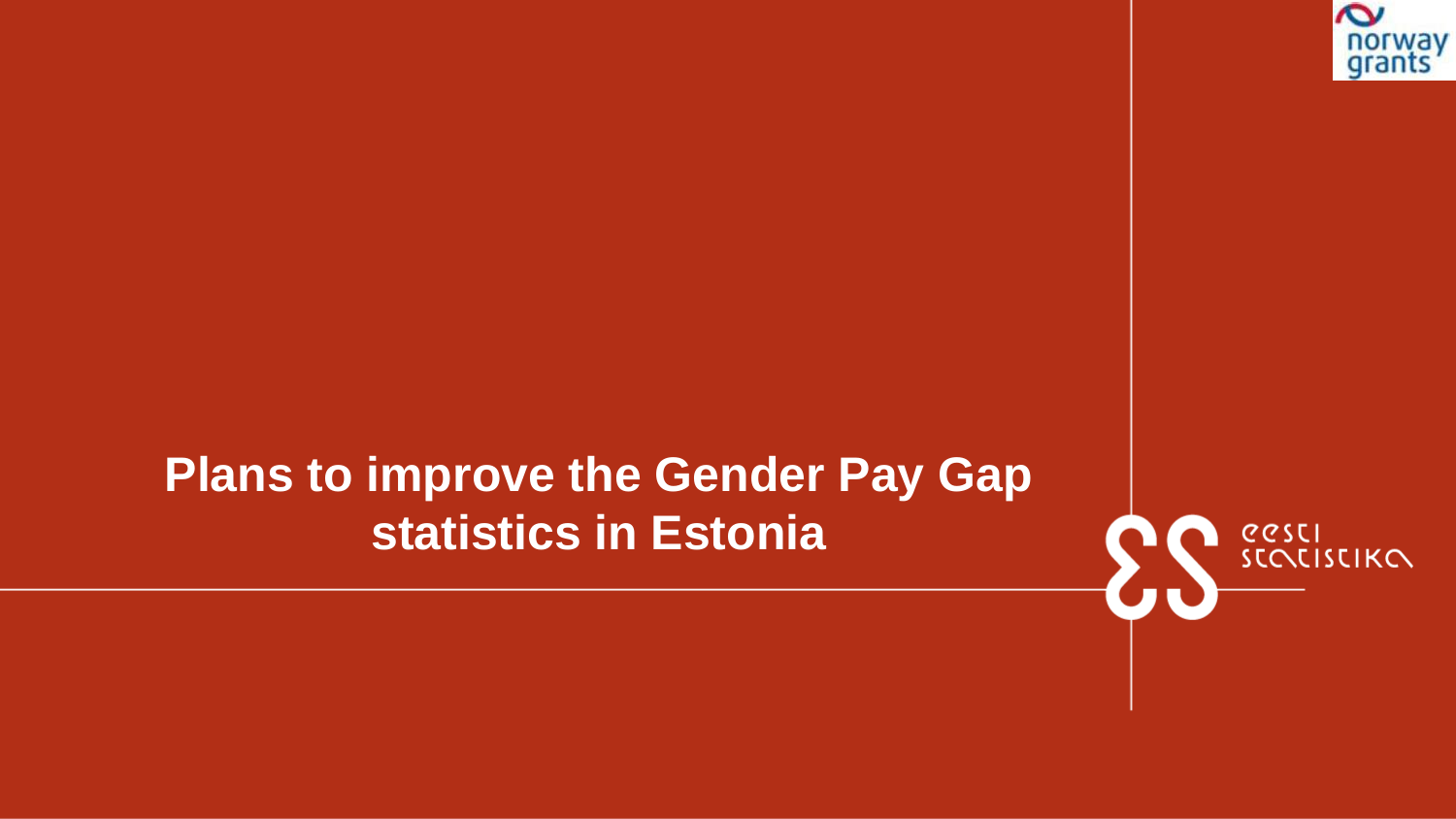

- **General information on the project "Increased availability of gender pay gap statistics**
- A sub-project of the Norwegian support programme for 2009–2014 on "Promoting gender equality and work and family life balance"
- **Project promoter: Statistics Estonia**
- Implementation period: 25 March 2013 31 December 2015
- **Information on the project can be found on the website of** Statistics Estonia at <http://www.stat.ee/72600>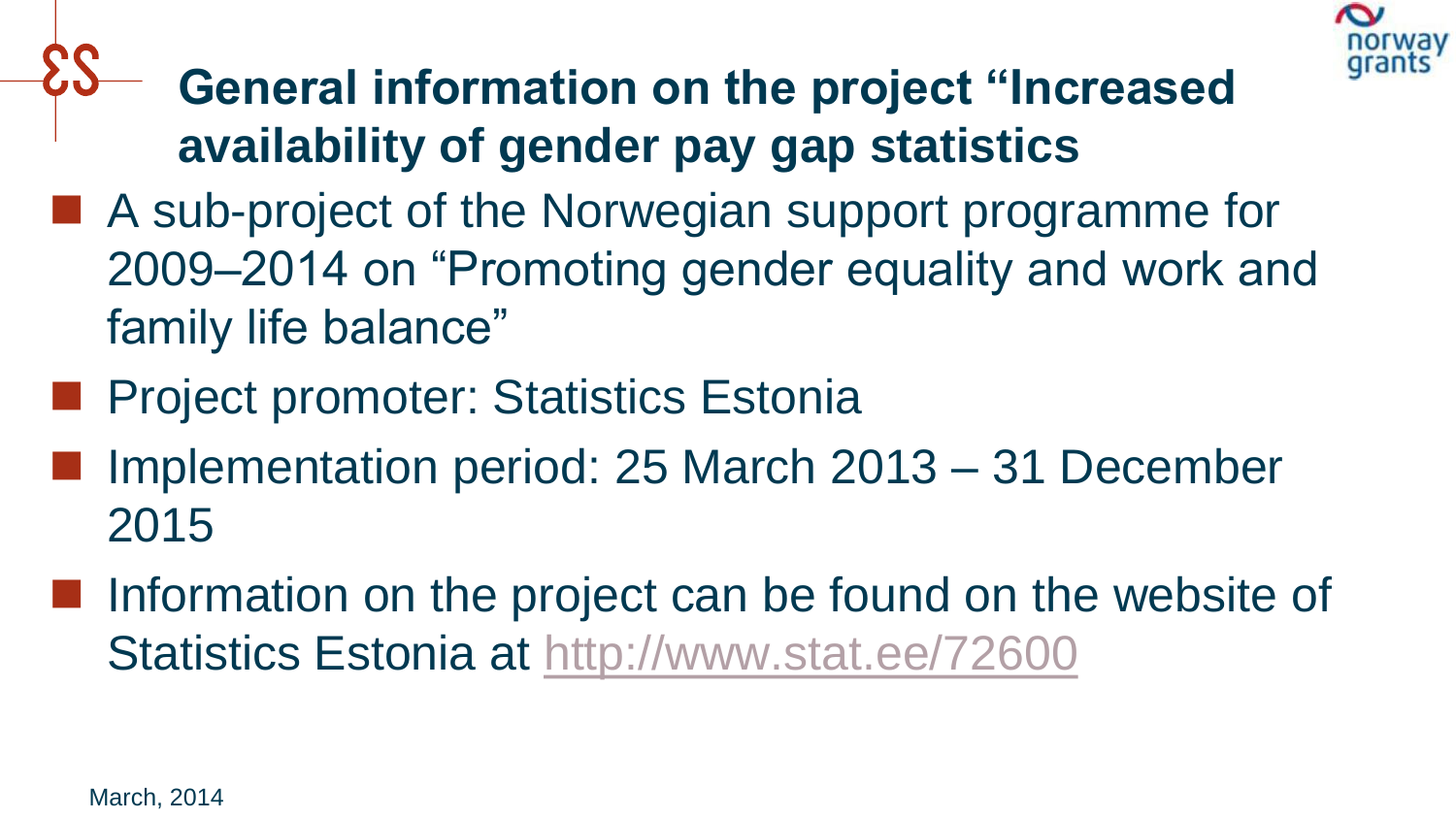

## **Background – current situation**

The Structure of Earnings Survey, coordinated by Eurostat

- **Exery four years;**
- Survey of economic units and employees within economic units (gender, education, occupation, area of activity, wage, working hours);
- Data are published with a long delay (e.g., the indicators of the survey planned for 2014 will be available for use in the first half of 2016);
- **E** Customer's dissatisfaction  $-$  data are no longer relevant at the time when they are published;
- Eurostat Task Force for upgrading and simplifying the survey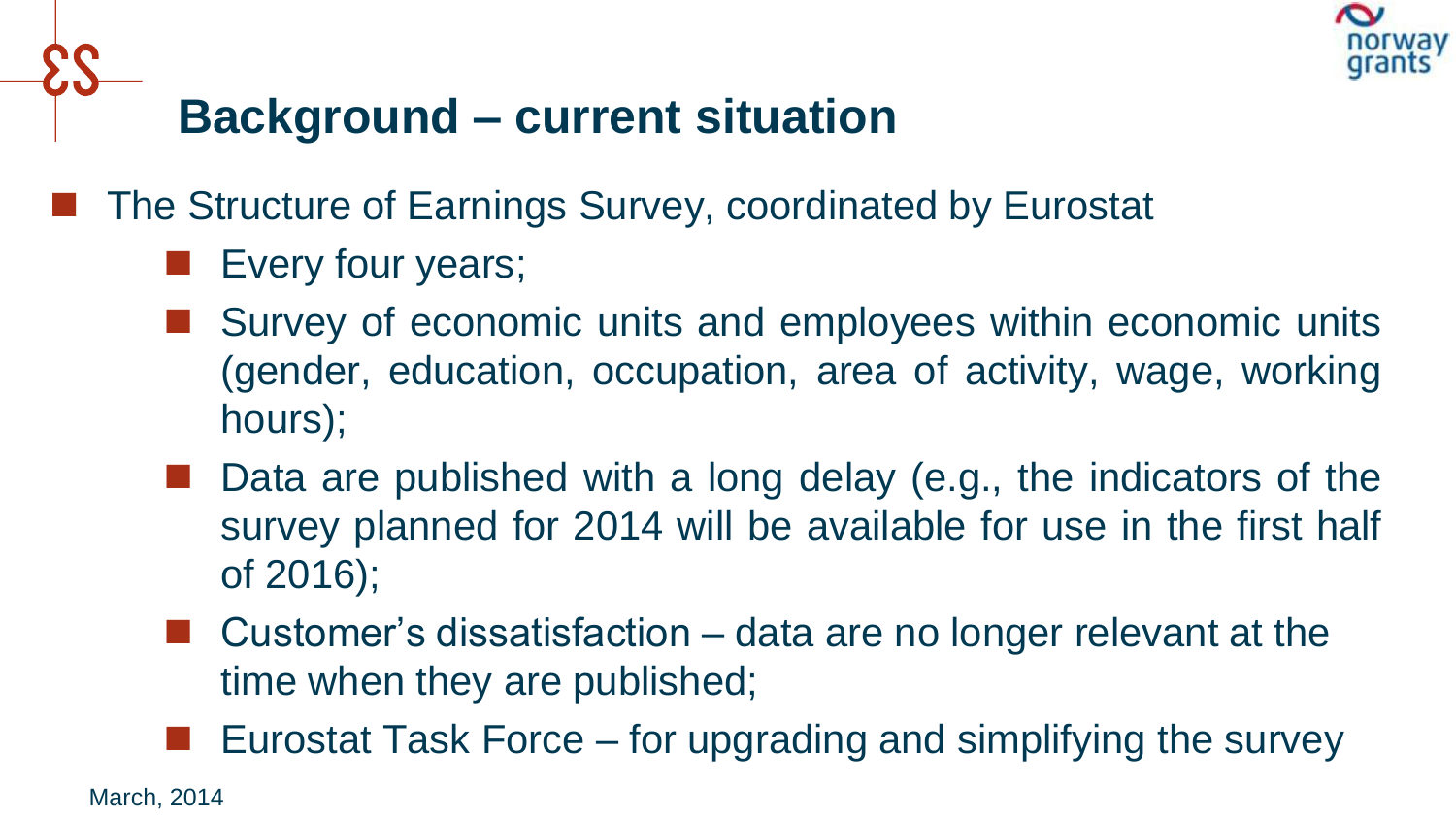

### **Background – current situation**

■ Addition of the October part to the existing wage survey

- Would enable faster publication of data, which would be available on annual basis;
- Is not personified, with a small number of indicator (gender, pay, working hours);
- **Increases the administrative burden on economic** units (additional data collection).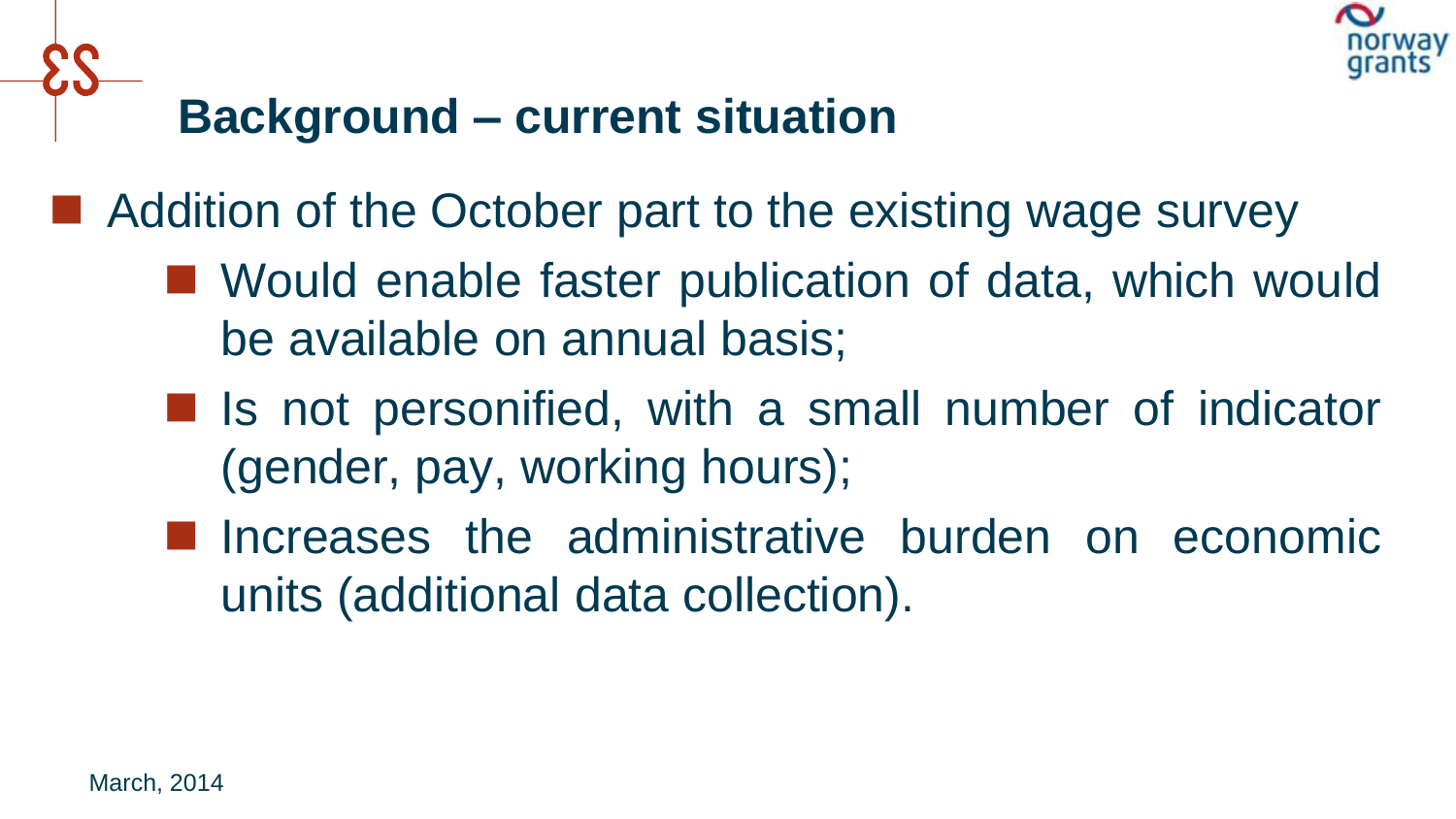

# **Objective of the project (1)**

**Upgrade gender pay gap statistics and ensure the** possibility of annual monitoring.

How:

 Create an integrated source database – based on existing data, inclusion of administrative data sources. The database is personified, i.e., data are linked through an identifier (based on personal identification code to enable linking of different databases).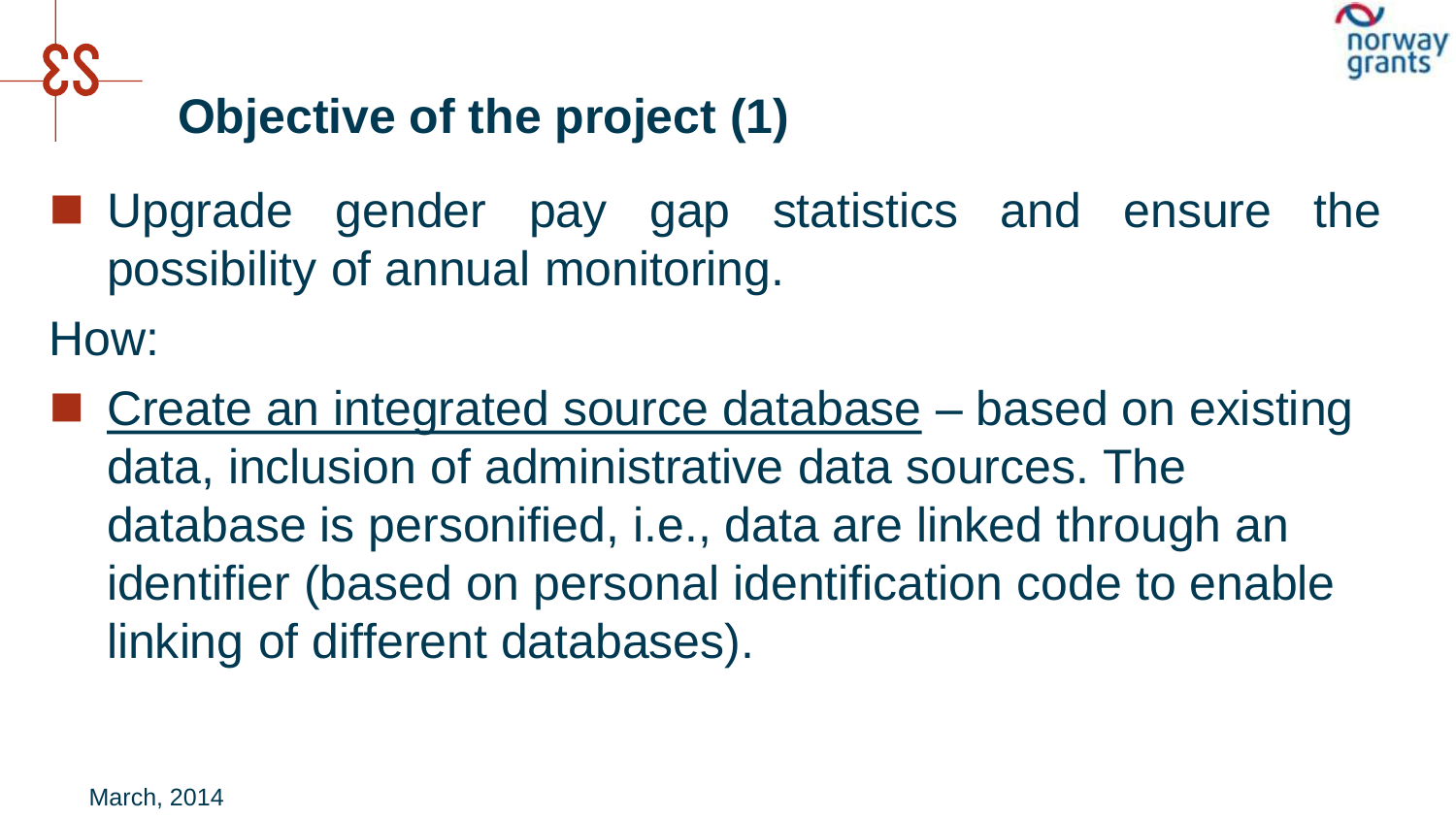

# **Objective of the project (2)**

■ The following databases should be used:

a) Labour Force Survey; b) Social Survey (EU-SILC) c) Tax and Customs Board data on work income; d) data of the 2011 census; e) data from the Structure of Earnings Survey of 2014 (if personal identification codes can be added) and other datasets as necessary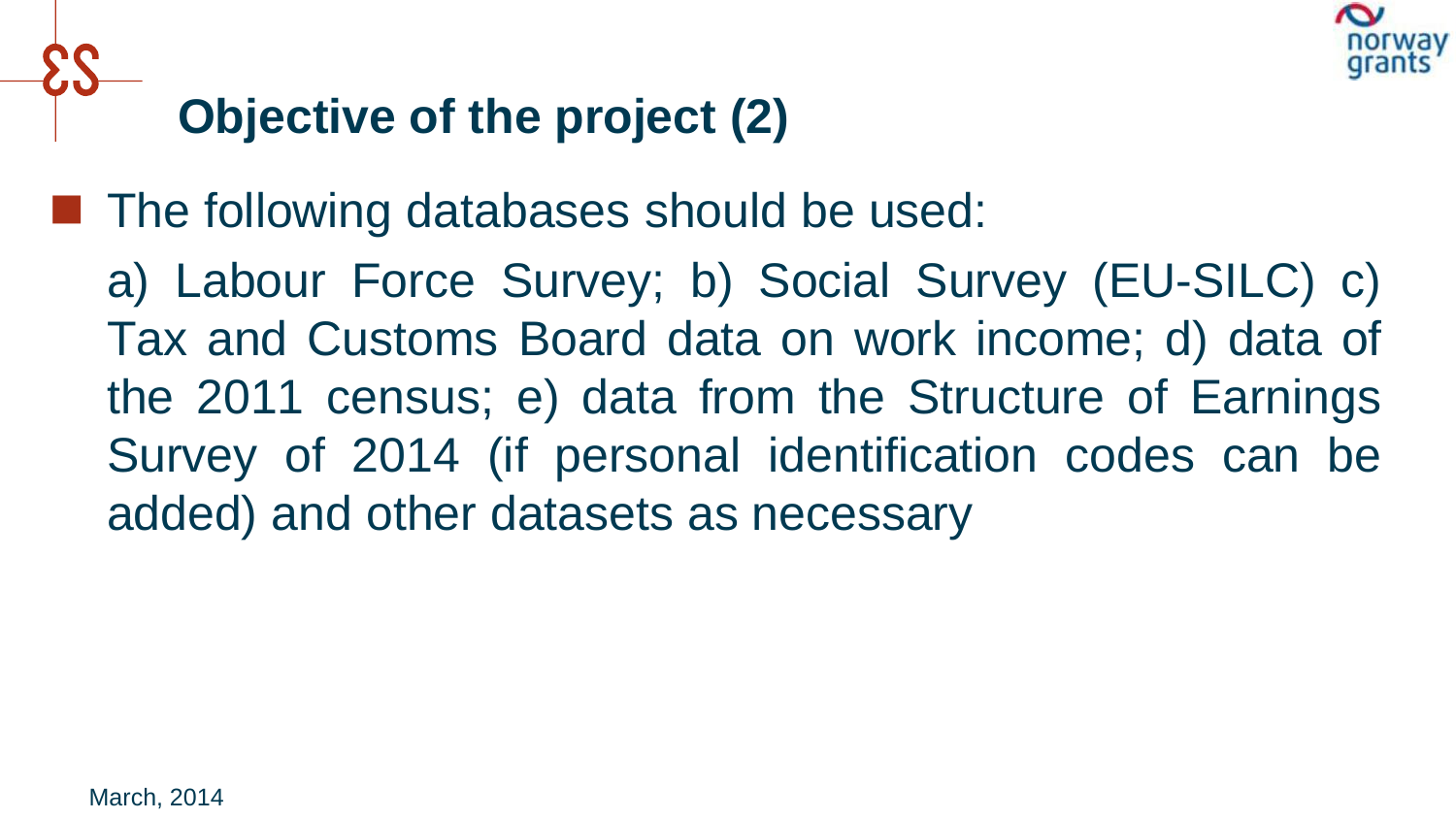

### **Integrated database – what does it means?**

- **Integration of different national databases:** integration of the data on economic units with personified data (in essence, one data source is additionally weighted on top of another source to obtain complete information on the process monitored (changes in pay gap).
	- The indicator published in the Eurostat database will be a subset of the nationally published indicator (Eurostat has imposed some restrictions, e.g., excluding companies with less than 10 employees, etc.).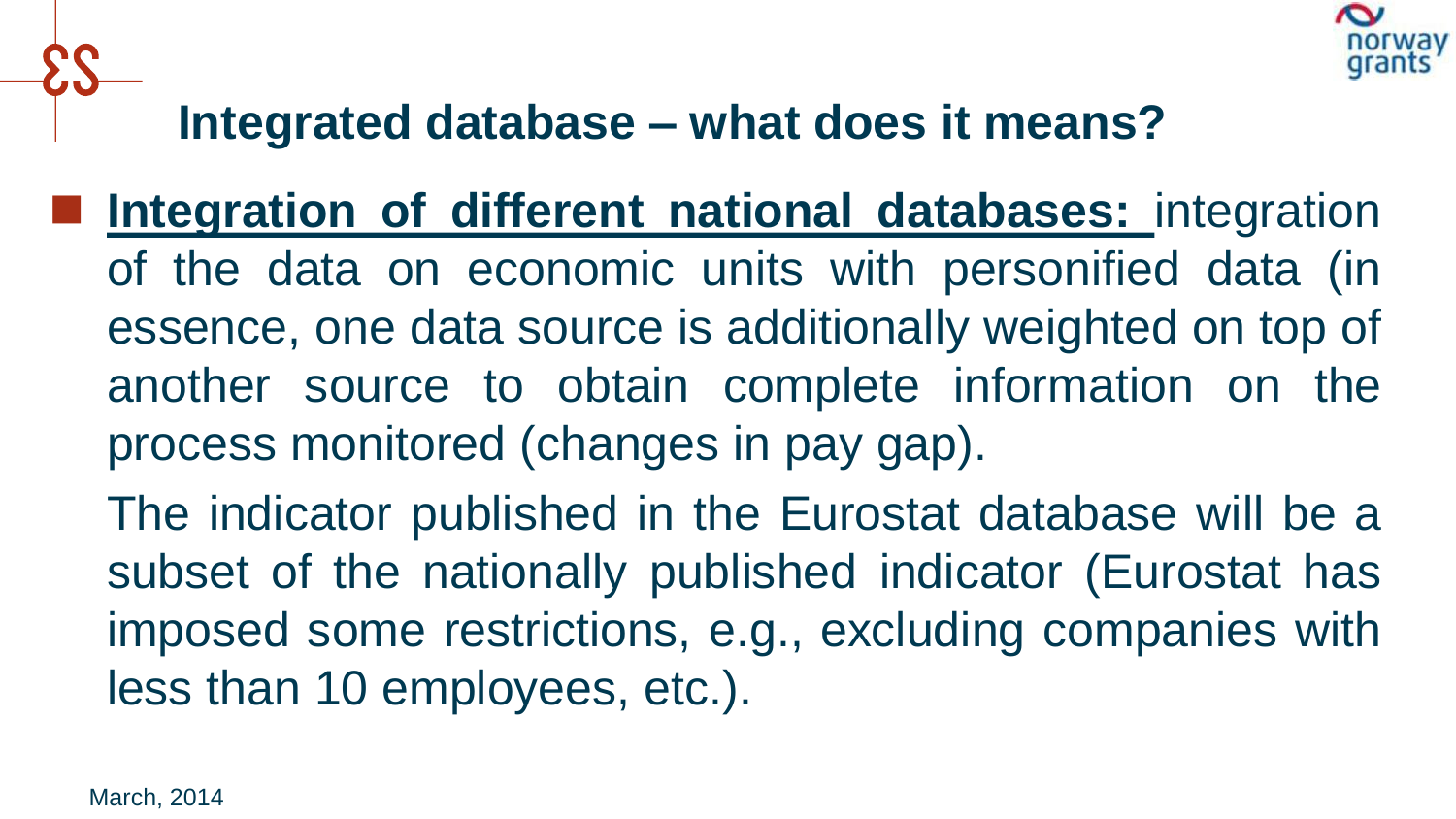

# **Objective of the project (3)**

 $\blacksquare$  The objective of the source database:

- **E** Enable annual monitoring of gender pay gap through various background indicators;
- **E** Enable preparation of indicators for monitoring the development plans and strategies on labour market equality of men and women.
- Research in-depth analyses for studying the nature of gender pay gap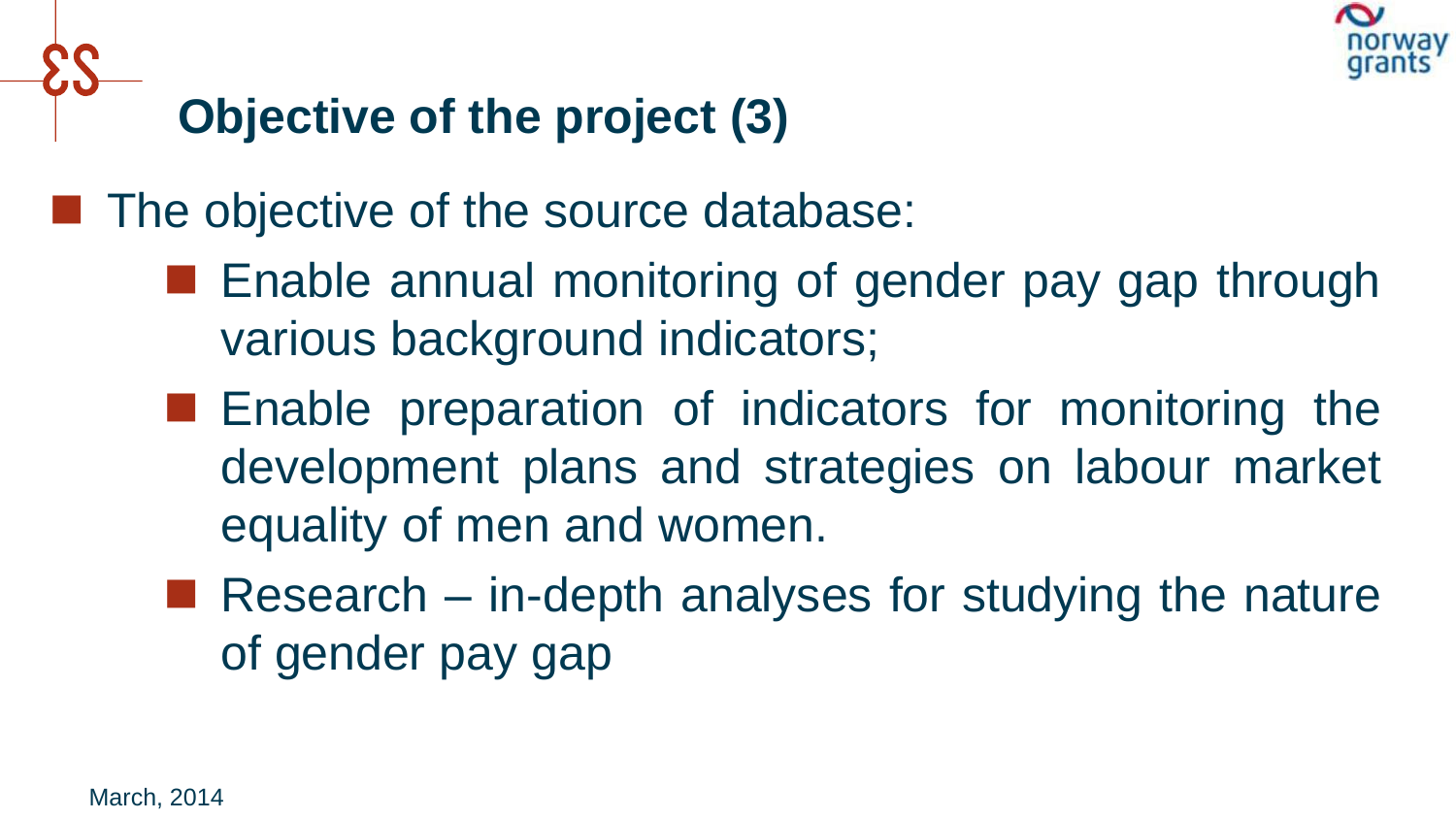

# **Objective of the project (4)**

■ Create a separate section on gender equality on the Social Life - Labour market pages of the website of Statistics Estonia (<http://www.stat.ee/tooturg>) to enable annual monitoring of the gender wage gap and other main indicators, which would provide an adequate picture of the state of equal opportunities of men and women in the labour market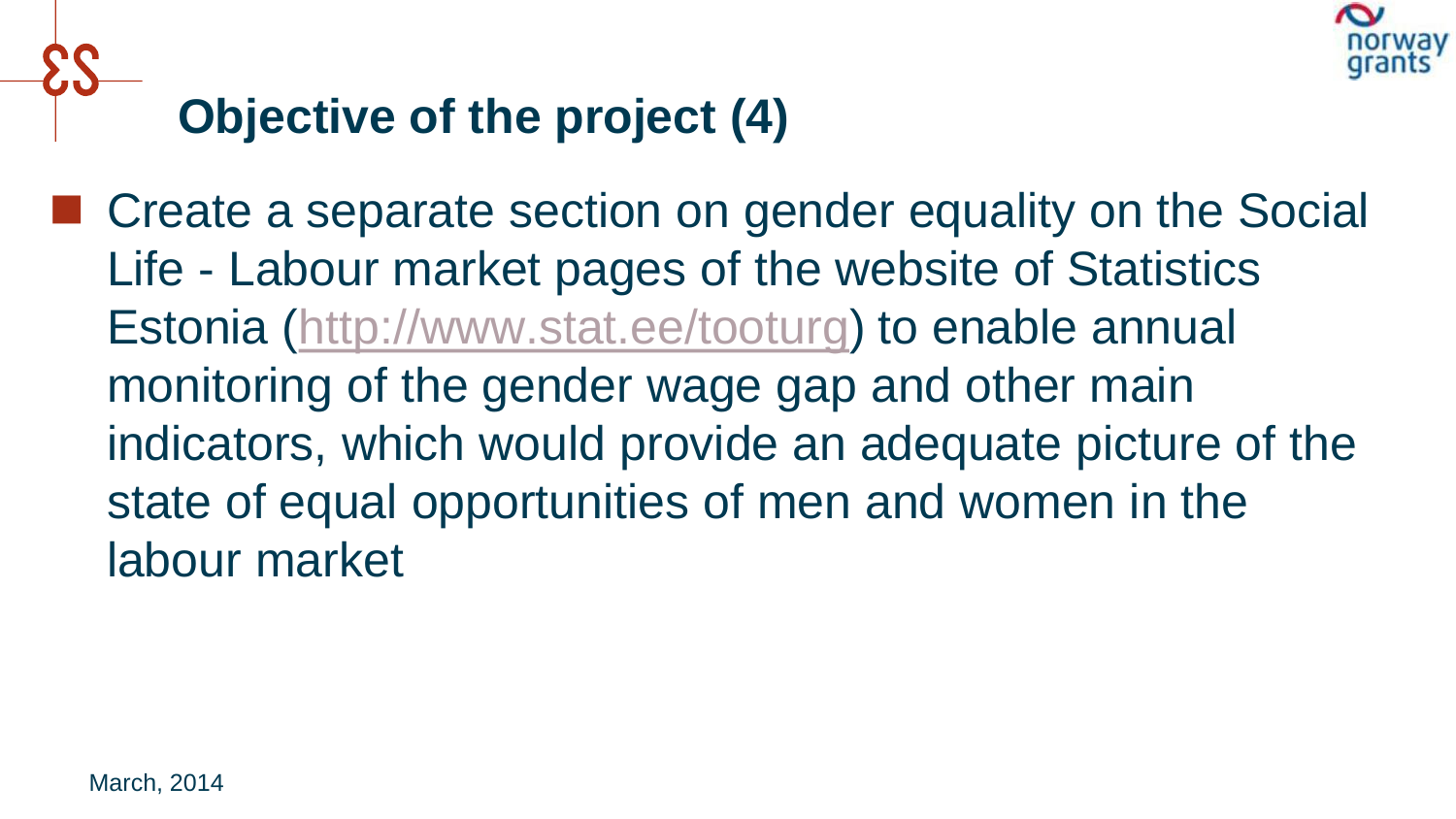

## **Indicators will be calculated**

- Gender Pay Gap based on hourly earnings
- Explained and unexplained GPG
- Index of Dissimilarity for segregation
- Share of women on managerial positions
- Share of self-employed women
- Part-time employment by sex
- Part-time employment and inactivity due to care responsibilities by sex
- Share of men and women on parental leave
- Received parental/maternity/paternity leave benefits by sex
- Unpaid work by sex
- Employment impact of parenthood for women and men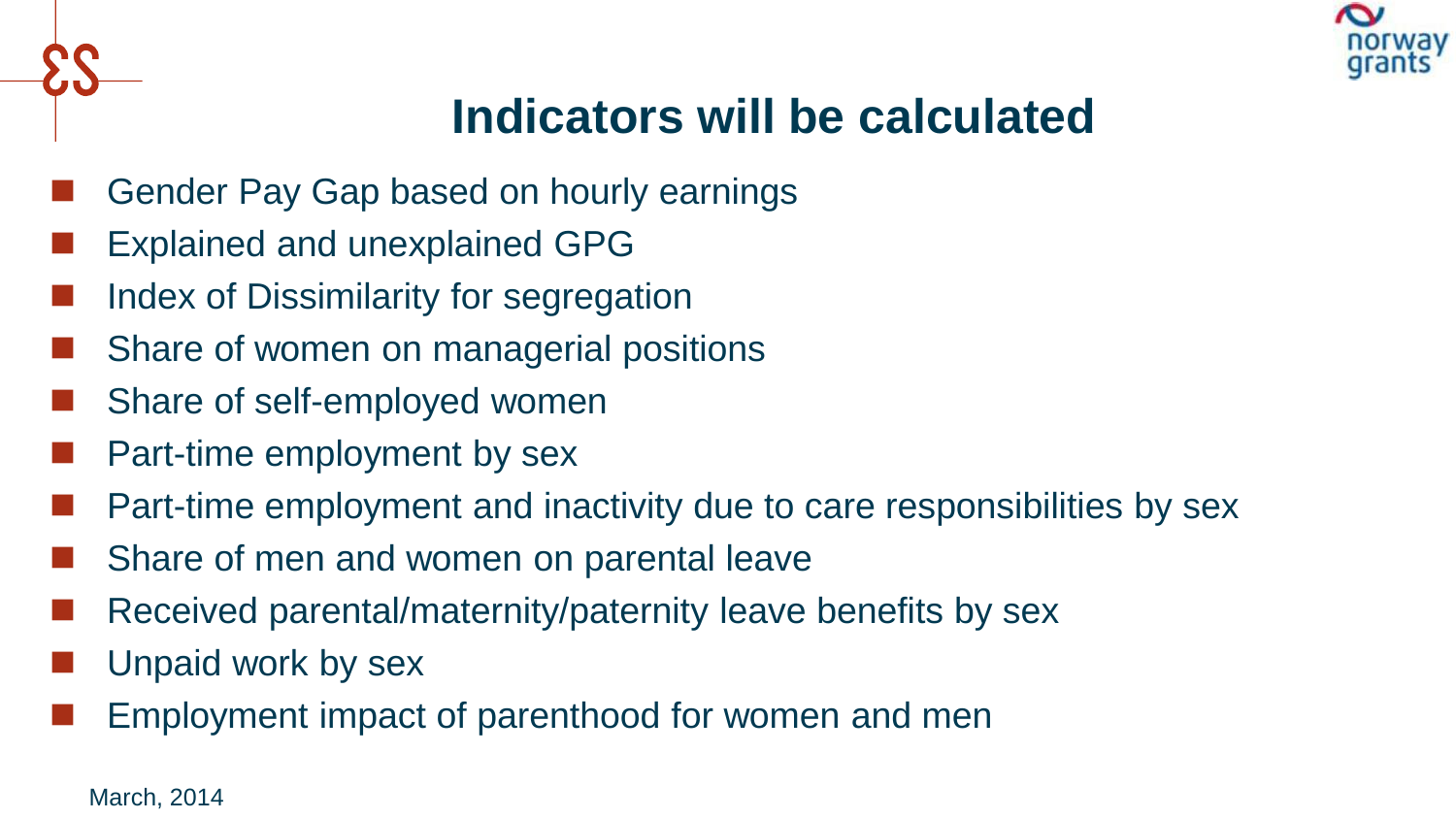

# **Conclusions**

- Gender Pay Gap in Estonia is the highest in the EU
- Most of Gender Pay Gap in Estonia is unexplained
- **If** In general women in Estonia earn less because they occupy more less paid positions and sectors than men
- Better statistics for Gender Pay Gap is needed